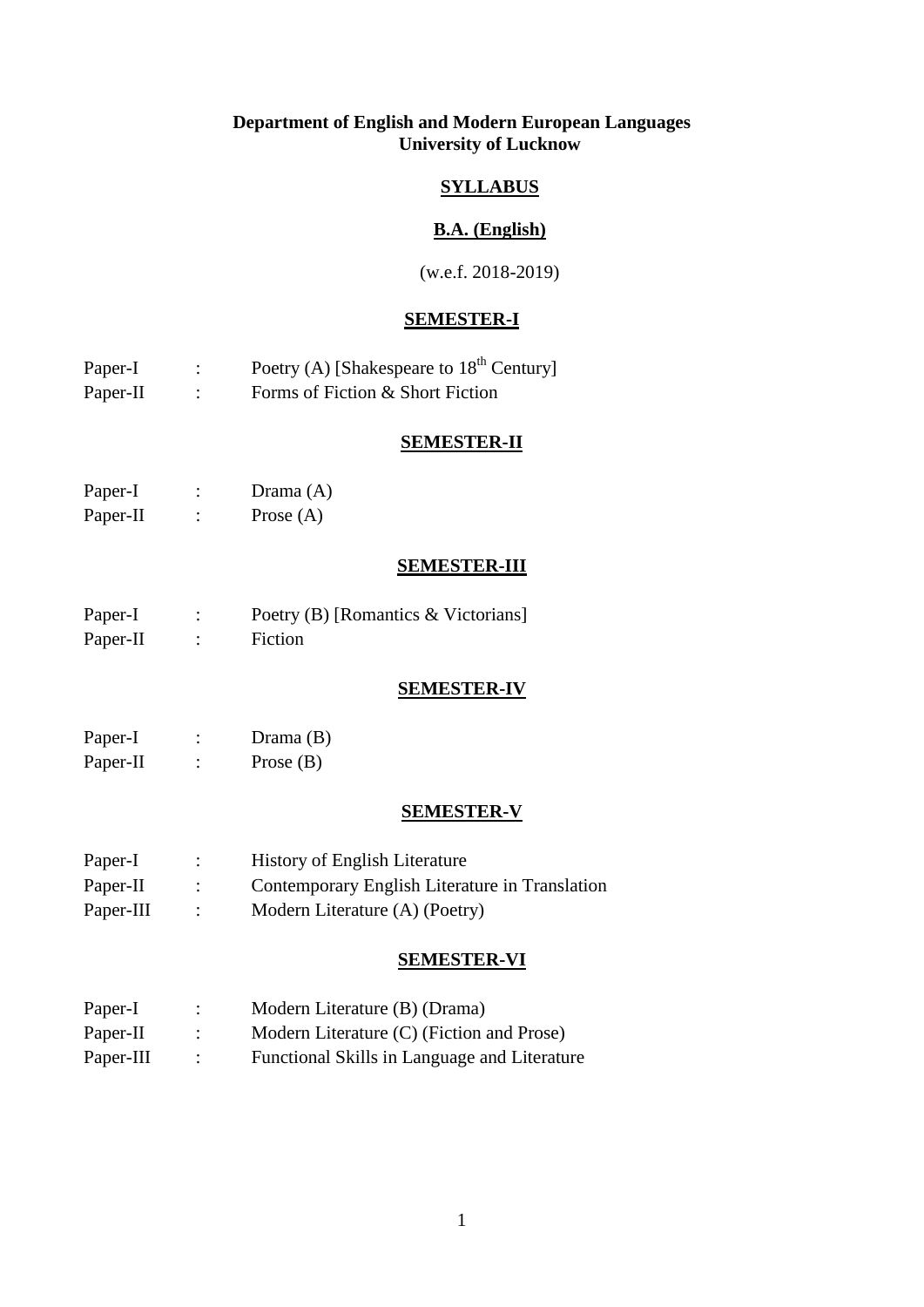#### **Department of English and Modern European Languages University of Lucknow**

#### **B.A. (English) Semester-I** (w.e.f. 2018-2019)

# **PAPER-I : POETRY (A) [SHAKESPEARE TO 18TH CENTURY]**

**Unit-I** : Ten short-answer questions based on the entire course including three passages for explanation.

### **Unit-II** : **Social and Intellectual Background**

**Unit-III : Literary Terms, Forms of Poetry:** Lyric, Sonnet, Elegy, Ode, Threnody, Ballad, Augustan Verse Satire, Dramatic Monologue, Epic: Scope and Types

| <b>Unit-IV</b> | : William Shakespeare | : *"True Love"                             |
|----------------|-----------------------|--------------------------------------------|
|                | John Milton           | : * "On His Blindness"                     |
|                | John Donne            | : *"Present in Absence"                    |
|                | Michael Drayton       | : *"Since there's no help"                 |
| Unit-V         | : John Dryden         | : *"The Poet Shadwell' from Mac Flecknoe"  |
|                | <b>Alexander Pope</b> | : *"Lines on Addison from The Dunciad"     |
|                | <b>Thomas Gray</b>    | : *"Elegy Written in a Country Churchyard" |
|                | William Blake         | : *"London"                                |

**Note:** All the works marked with an asterisk (\*) are for detailed study.

The poems figure in *Eternal Rhythms: An Anthology of British, American and Indian-English Poetry,* edited by the Department of English and M.E.L., University of Lucknow, Lucknow.

Structure of the Question paper (End of Term Examination)= 80 marks

1. There will be ten short -answer questions to be answered in 150 words, of four marks each  $10x4=40$  marks

2. There will be four long-answer questions with internal choices of ten marks each.

 $10x4=40$  marks

Internal Assessment  $= 20$  marks.

- *The Pelican Guide to English Literature* by Boris Ford
- *A Critical History of English Literature* by David Daiches
- *A History of English Literature* by Arthur Compton- Rickett
- *English Literature in Context* by Paul Poplawski
- *A History of English Literature* by Michael Alexander
- *A Short History of English Literature* by Pramod K Nayar
- *A Compendious History of English Literature* by R.D. Trivedi
- *A History of English Literature* by Edward Albert
- *A History of Literary Criticism* by Harry Blamires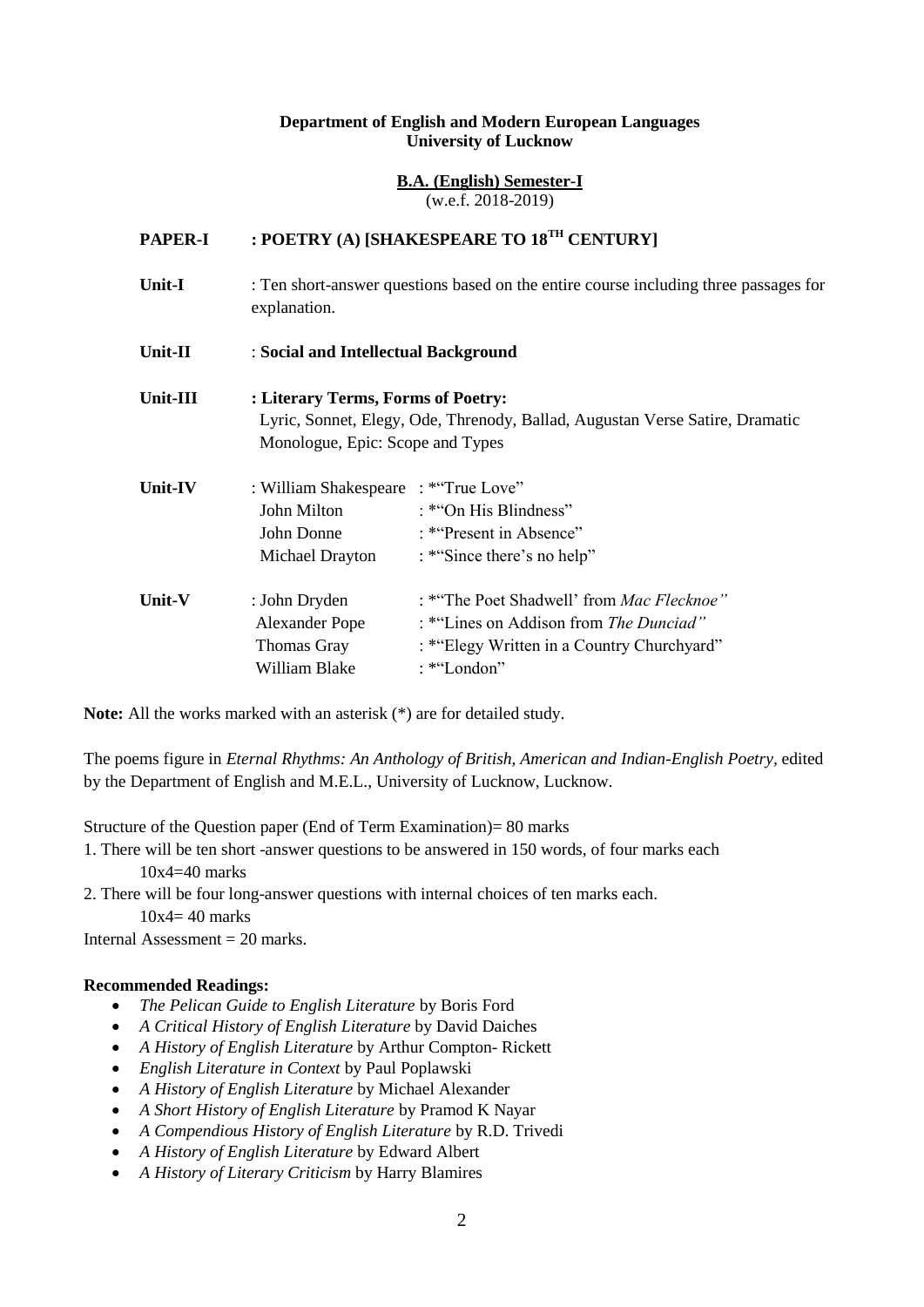# **PAPER-II : FORMS OF FICTION & SHORT FICTION**

**Unit-I** : Ten short-answer questions based on the entire course.

#### **Unit-II** : **Social and Intellectual Background**

# **Unit-III** : **Fiction** - **Forms and Techniques** Elements of Novel, Elements of Short Story, Picaresque Novel, Historical Novel, Gothic Novel, Epistolary Novel, Regional Novel, Dystopia, Detective Novel, Campus Fiction, Science Fiction, Space Fiction, Metafiction, "Chic lit", Junk

Fiction, Plot, Characterization, Narrative Technique and Structure

# **Unit-IV : Short Fiction (a)**

| William Faulkner  | : "A Rose for Emily"         |
|-------------------|------------------------------|
| W.S. Maugham      | : "The Luncheon"             |
| O. Henry          | : "The Last Leaf"            |
| Ernest Hemingway  | : "The Capital of the World" |
| Guy De Maupassant | : "The Umbrella"             |

# **Unit-V : Short Fiction (b)**

| <b>Anton Chekhov</b> | : "The Lament"                    |
|----------------------|-----------------------------------|
| Mulk Raj Anand       | : "The Barber's Trade Union"      |
| R.K. Narayan         | : "The Trail of the Green Blazer" |
| Katherine Mansfield  | : "The $Fly"$                     |
| Anita Desai          | : "Games at Twilight"             |

**Note:** The short stories prescribed figure in *Gems of Short Fiction: An Anthology of Short Stories* edited by the Department of English & M.E.L., University of Lucknow.

Structure of the Question paper (End of Term Examination) = 80 marks

- 1. There will be ten short -answer questions to be answered in 150 words, of four marks each 10x4=40 marks
- 2. There will be four long-answer questions with internal choices of ten marks each.

 $10x4=40$  marks

Internal Assessment  $= 20$  marks.

- *The Pelican Guide to English Literature* by Boris Ford
- *A Critical History of English Literature* by David Daiches
- *A History of English Literature* by Arthur Compton- Rickett
- *English Literature in Context* by Paul Poplawski
- *A History of English Literature* by Michael Alexander
- *A Short History of English Literature* by Pramod K Nayar
- *A Compendious History of English Literature* by R.D. Trivedi
- *A History of English Literature* by Edward Albert
- *A History of Literary Criticism* by Harry Blamires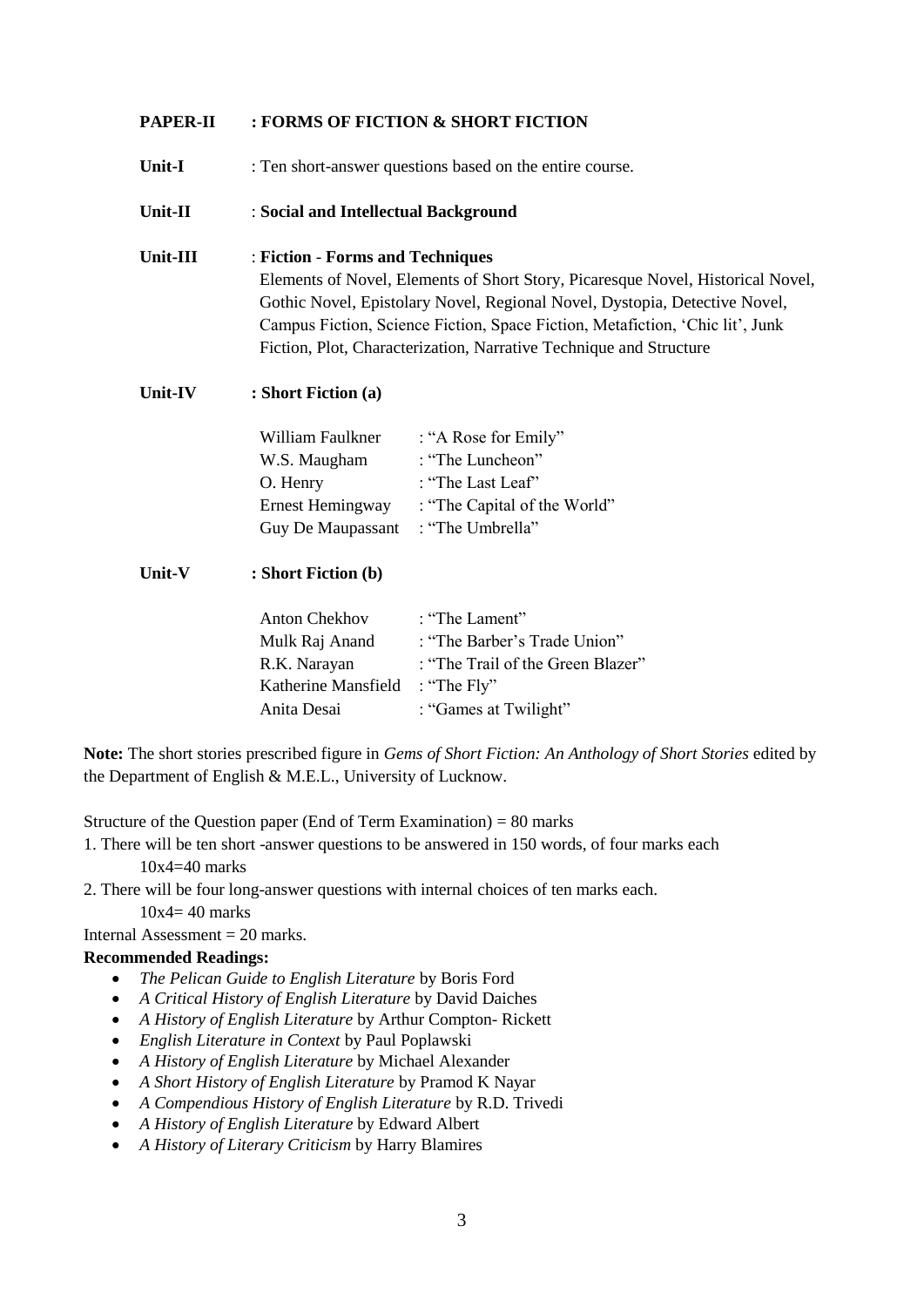### **B.A. (English) Semester-II**

(w.e.f. 2018- 2019)

| <b>PAPER-I</b> | (0.011.2010.2017)<br>: DRAMA $(A)$                                                                                                                                                                                         |
|----------------|----------------------------------------------------------------------------------------------------------------------------------------------------------------------------------------------------------------------------|
| <b>Unit-I</b>  | : Ten short-answer questions based on the entire course including three passages for<br>explanation.                                                                                                                       |
| Unit-II        | : Social and Intellectual Background                                                                                                                                                                                       |
| Unit-III       | : Forms of Drama<br>Tragedy and Comedy, Tragi-comedy, Dark comedy,<br>Expressionist Drama, Drama of ideas, Poetic Drama, Alienation effect,<br>Aggro-effect, History Play, Closet Drama, The Curtain Raiser (One Act Play) |
| Unit-IV        | : William Shakespeare: * <i>Macbeth</i>                                                                                                                                                                                    |
| Unit-V         | : William Shakespeare : *As You Like It                                                                                                                                                                                    |

**Note:** All the texts prescribed and marked with an asterisk (\*) are for detailed study.

Structure of the Question paper (End of Term Examination)= 80 marks

- 1. There will be ten short -answer questions to be answered in 150 words, of four marks each 10x4=40 marks
- 2. There will be four long-answer questions with internal choices of ten marks each.
	- $10x4=40$  marks

Internal Assessment  $= 20$  marks.

- *The Pelican Guide to English Literature* by Boris Ford
- *A Critical History of English Literature* by David Daiches
- *A History of English Literature* by Arthur Compton- Rickett
- *English Literature in Context* by Paul Poplawski
- *A History of English Literature* by Michael Alexander
- *A Short History of English Literature* by Pramod K Nayar
- *A Compendious History of English Literature* by R.D. Trivedi
- *A History of English Literature* by Edward Albert
- *A History of Literary Criticism* by Harry Blamires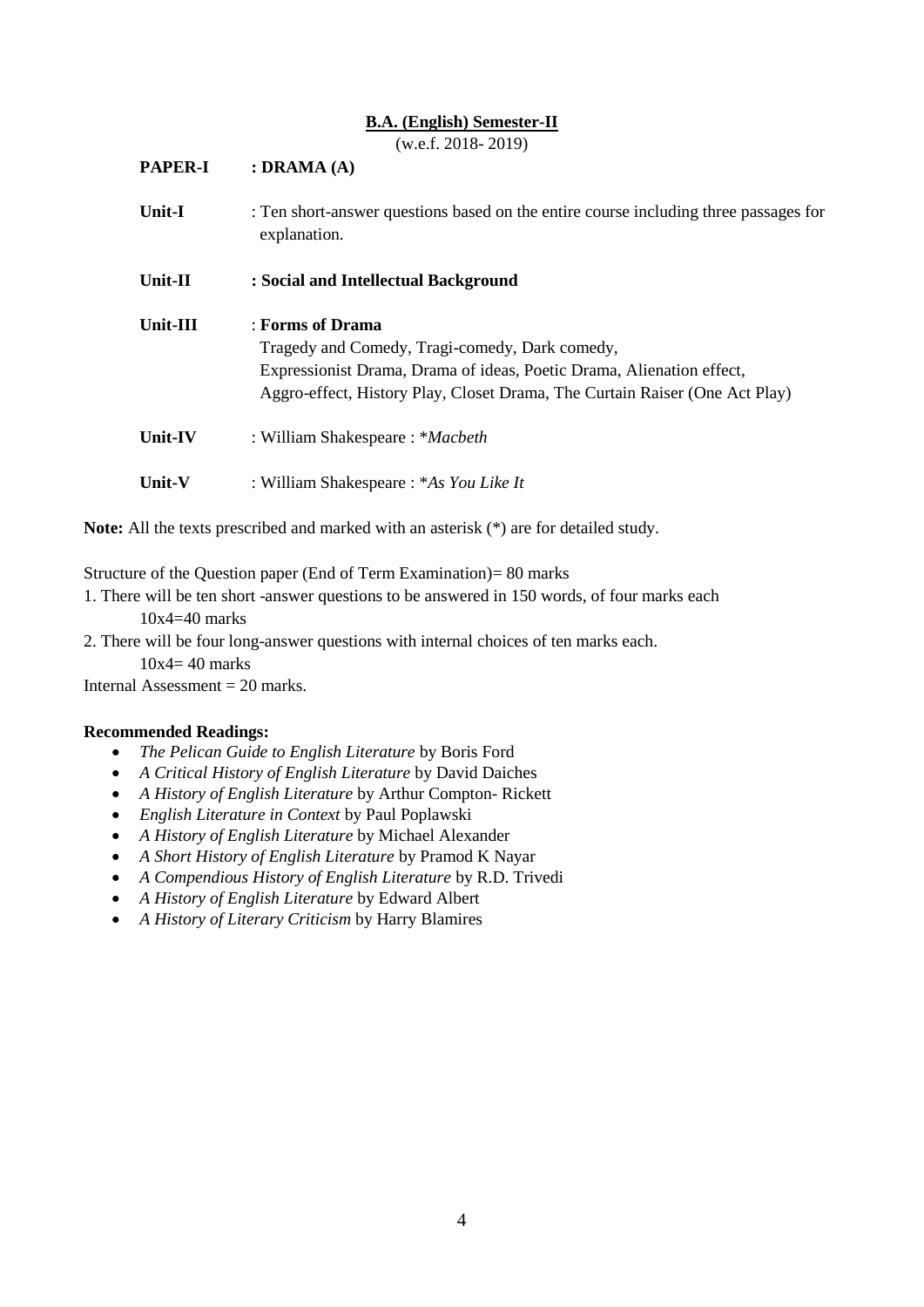# **PAPER-II : PROSE (A)**

**Unit-I** : Ten short-answer questions based on the entire course including three passages for explanation.

| Unit-II   | : Social and Intellectual Background                                                                                                                                               |                                                                                                          |
|-----------|------------------------------------------------------------------------------------------------------------------------------------------------------------------------------------|----------------------------------------------------------------------------------------------------------|
| Unit-III  | : Types of Prose:<br>Prose Styles, Autobiography/Biography and Memoir,<br>Travelogue, Periodical Essay, Formal Essay, Familiar Essay, Poetic Prose<br>(Euphuism), Prose of Thought |                                                                                                          |
| Unit-IV   | : Francis Bacon<br>Richard Steele<br>Joseph Addison                                                                                                                                | : * "Of Studies"<br>: * "The Spectator Club"<br>: * "Periodical Essays (Essay No. 124 in The Spectator)" |
| Unit- $V$ | : John Milton<br>Oliver Goldsmith<br>Charles Lamb                                                                                                                                  | : * "Books" (an extract from Areopagitica)<br>$\cdot$ * "The Man in Black"<br>: * "Dream Children"       |

**Note:** All the texts prescribed and marked with an asterisk (\*) are for detailed study.

The essays figure in *Selected Essays: An Anthology of English Essays for Undergraduate Students*, compiled by the Department of English & M.E.L., University of Lucknow.

Structure of the Question paper (End of Term Examination) = 80 marks

- 1. There will be ten short -answer questions to be answered in 150 words, of four marks each 10x4=40 marks
- 2. There will be four long-answer questions with internal choices of ten marks each.  $10x4 = 40$  marks

Internal Assessment  $= 20$  marks.

- *The Pelican Guide to English Literature* by Boris Ford
- *A Critical History of English Literature* by David Daiches
- *A History of English Literature* by Arthur Compton- Rickett
- *English Literature in Context* by Paul Poplawski
- *A History of English Literature* by Michael Alexander
- *A Short History of English Literature* by Pramod K Nayar
- *A Compendious History of English Literature* by R.D. Trivedi
- *A History of English Literature* by Edward Albert
- *A History of Literary Criticism* by Harry Blamires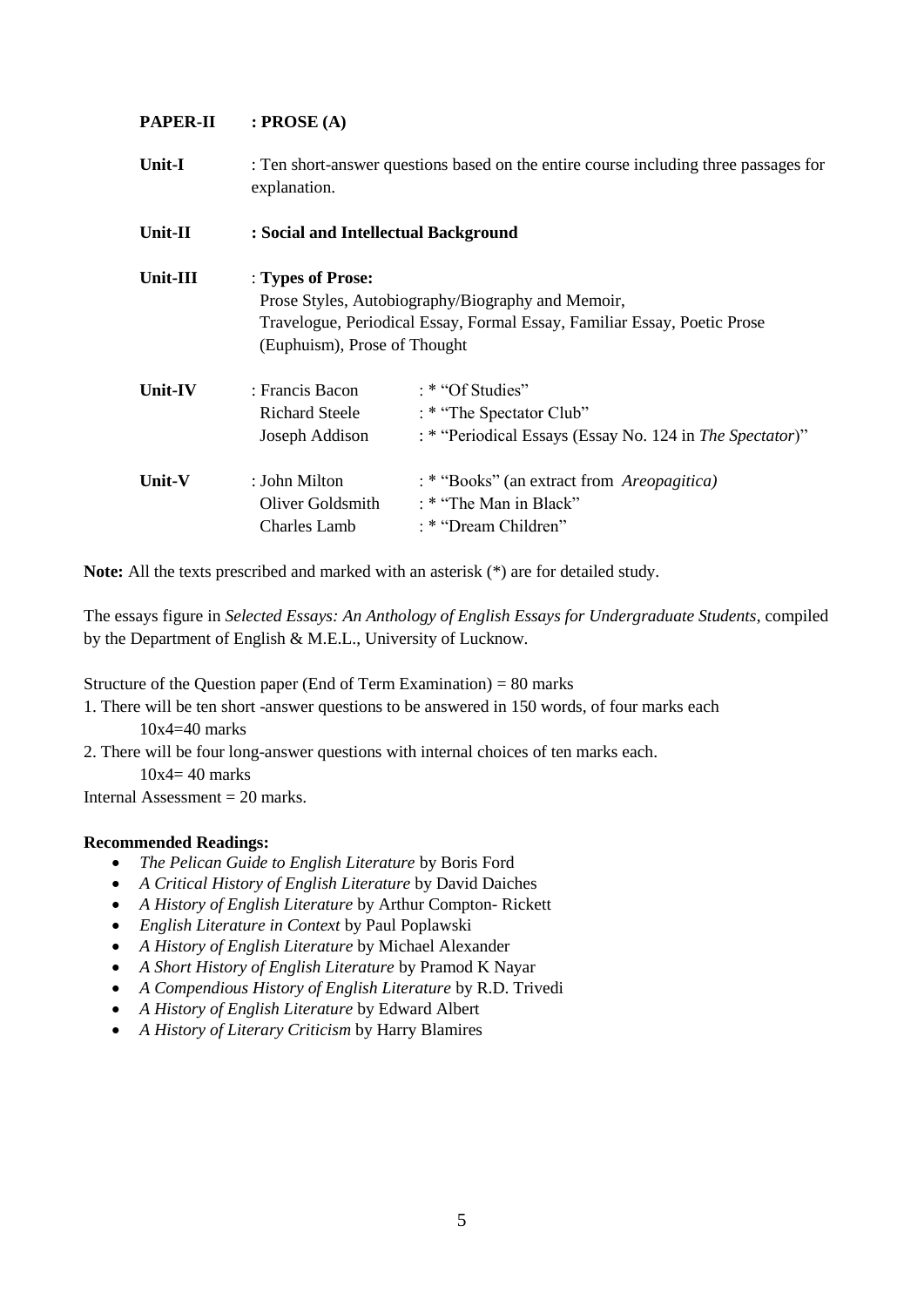# **B.A. (English) Semester-III**

(w.e.f. 2019-2020)

| <b>PAPER-I</b> | : POETRY (B) [ROMANTICS & VICTORIANS]                                                                |                                                                                              |  |
|----------------|------------------------------------------------------------------------------------------------------|----------------------------------------------------------------------------------------------|--|
| <b>Unit-I</b>  | : Ten short-answer questions based on the entire course including three passages for<br>explanation. |                                                                                              |  |
| Unit-II        | : Social and Intellectual Background                                                                 |                                                                                              |  |
| Unit-III       | Rhetoric and Prosody                                                                                 | : Introduction to Practical Criticism: One passage from Prose and one from Poetry.           |  |
| Unit-IV        | : William Wordsworth<br>P.B. Shelley<br>John Keats                                                   | : *"The World is too much with Us"<br>: *"Ode to the West Wind"<br>: *"Ode to a Nightingale" |  |
| Unit-V         | : A.L. Tennyson<br><b>Matthew Arnold</b><br><b>Robert Browning</b>                                   | : *"Ulysses"<br>: *"Rugby Chapel"<br>: *"My Last Duchess"                                    |  |

**Note:** All the works marked with an asterisk (\*) are for detailed study.

The poems figure in *Eternal Rhythms: An Anthology of British, American and Indian-English Poetry,* edited by the Department of English and M.E.L., University of Lucknow, Lucknow.

Structure of the Question paper (End of Term Examination)= 80 marks

1. There will be ten short -answer questions to be answered in 150 words, of four marks each 10x4=40 marks

2. There will be four long-answer questions with internal choices of ten marks each.

 $10x4=40$  marks

Internal Assessment  $= 20$  marks.

- *The Pelican Guide to English Literature* by Boris Ford
- *A Critical History of English Literature* by David Daiches
- *A History of English Literature* by Arthur Compton- Rickett
- *English Literature in Context* by Paul Poplawski
- *A History of English Literature* by Michael Alexander
- *A Short History of English Literature* by Pramod K Nayar
- *A Compendious History of English Literature* by R.D. Trivedi
- *A History of English Literature* by Edward Albert
- *A History of Literary Criticism* by Harry Blamires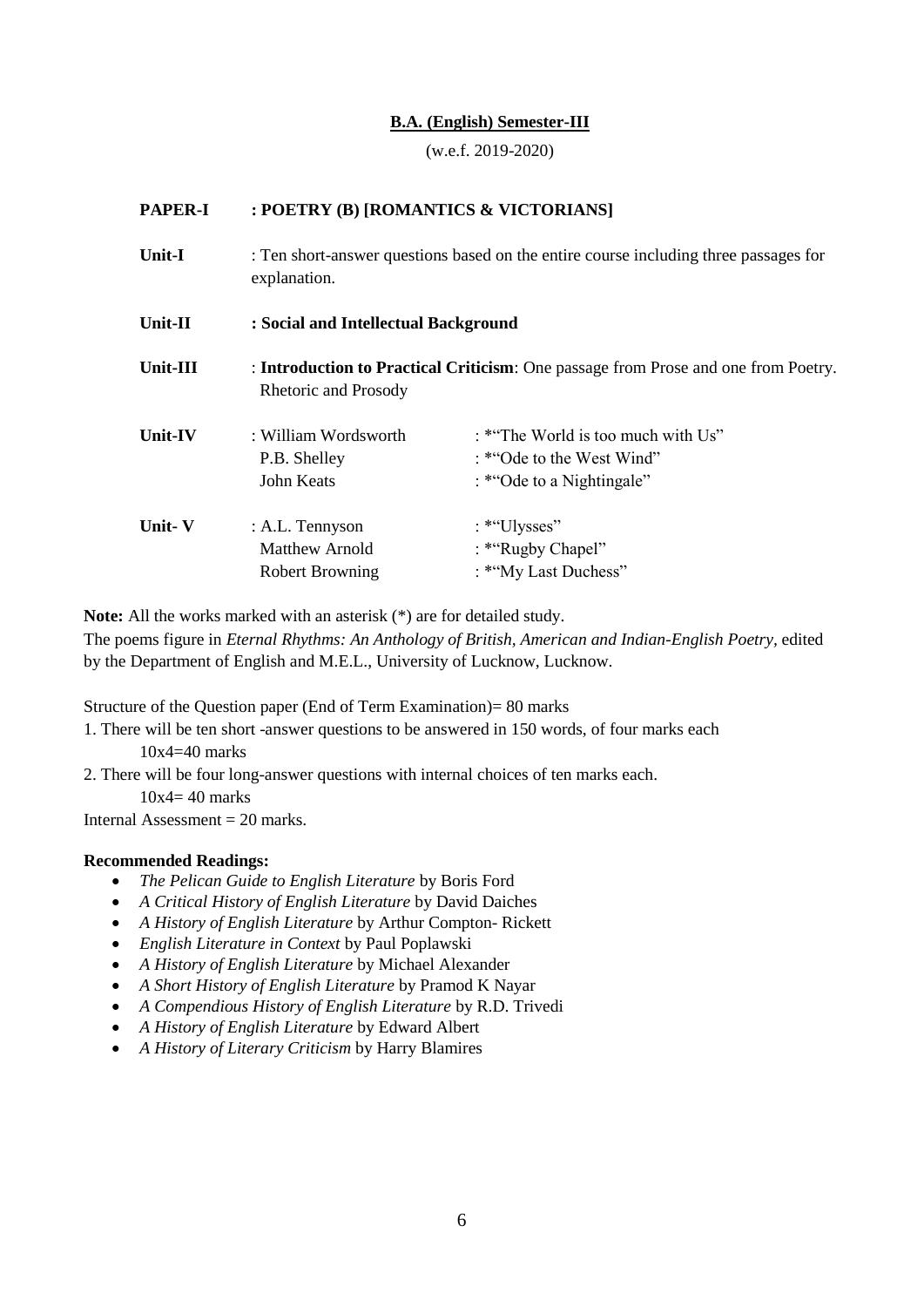### **PAPER-II : FICTION**

| <b>Unit-I</b> | : Ten short-answer questions based on the entire course. |                                      |
|---------------|----------------------------------------------------------|--------------------------------------|
| Unit-II       | : Social and Intellectual Background                     |                                      |
| Unit-III      | : Charles Dickens                                        | : Great Expectations                 |
|               | Jane Austen                                              | : Pride and Prejudice                |
| Unit-IV       | : Mark Twain                                             | : The Adventures of Huckleberry Finn |
|               | Harper Lee                                               | : To Kill a Mocking Bird             |
| Unit- V       | : R.K. Narayan                                           | : The Painter of Signs               |
|               | Mulk Raj Anand                                           | : Untouchable                        |

Structure of the Question paper (End of Term Examination) =  $80$  marks

- 1. There will be ten short -answer questions to be answered in 150 words, of four marks each 10x4=40 marks
- 2. There will be four long-answer questions with internal choices of ten marks each.

 $10x4=40$  marks

Internal Assessment  $= 20$  marks.

- *The Pelican Guide to English Literature* by Boris Ford
- *A Critical History of English Literature* by David Daiches
- *A History of English Literature* by Arthur Compton- Rickett
- *English Literature in Context* by Paul Poplawski
- *A History of English Literature* by Michael Alexander
- *A Short History of English Literature* by Pramod K Nayar
- *A Compendious History of English Literature* by R.D. Trivedi
- *A History of English Literature* by Edward Albert
- *A History of Literary Criticism* by Harry Blamires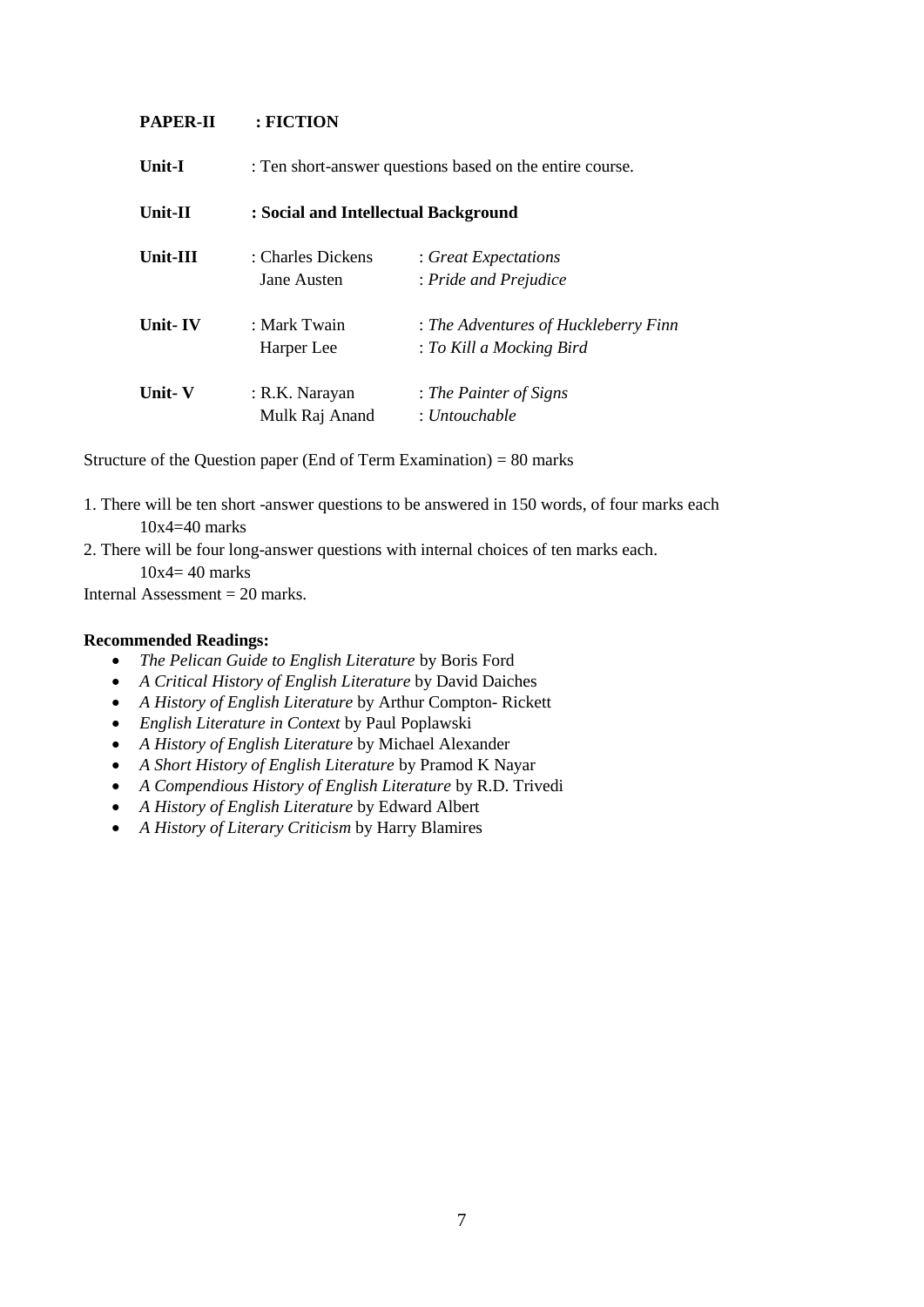# **B.A. (English) Semester-IV**

(w.e.f. 2019- 2020)

| <b>PAPER-I</b> | : DRAMA $(B)$                                                                                        |                                                |
|----------------|------------------------------------------------------------------------------------------------------|------------------------------------------------|
| <b>Unit-I</b>  | : Ten short-answer questions based on the entire course including three passages for<br>explanation. |                                                |
| Unit-II        | : Social and Intellectual Background                                                                 |                                                |
| Unit-III       | : Henrik Ibsen                                                                                       | : *A Doll's House                              |
| Unit-IV        | : George Bernard Shaw: * Candida                                                                     |                                                |
| Unit-V         | : $J M$ Synge<br><b>Anton Chekhov</b>                                                                | : *Riders to the Sea<br>: *A Marriage Proposal |

**Note**: All the works marked with an asterisk (\*) are for detailed study.

Structure of the Question paper (End of Term Examination) =  $80$  marks

- 1. There will be ten short -answer questions to be answered in 150 words, of four marks each 10x4=40 marks
- 2. There will be four long-answer questions with internal choices of ten marks each.

10x4= 40 marks

Internal Assessment  $= 20$  marks.

- *The Pelican Guide to English Literature* by Boris Ford
- *A Critical History of English Literature* by David Daiches
- *A History of English Literature* by Arthur Compton- Rickett
- *English Literature in Context* by Paul Poplawski
- *A History of English Literature* by Michael Alexander
- *A Short History of English Literature* by Pramod K Nayar
- *A Compendious History of English Literature* by R.D. Trivedi
- *A History of English Literature* by Edward Albert
- *A History of Literary Criticism* by Harry Blamires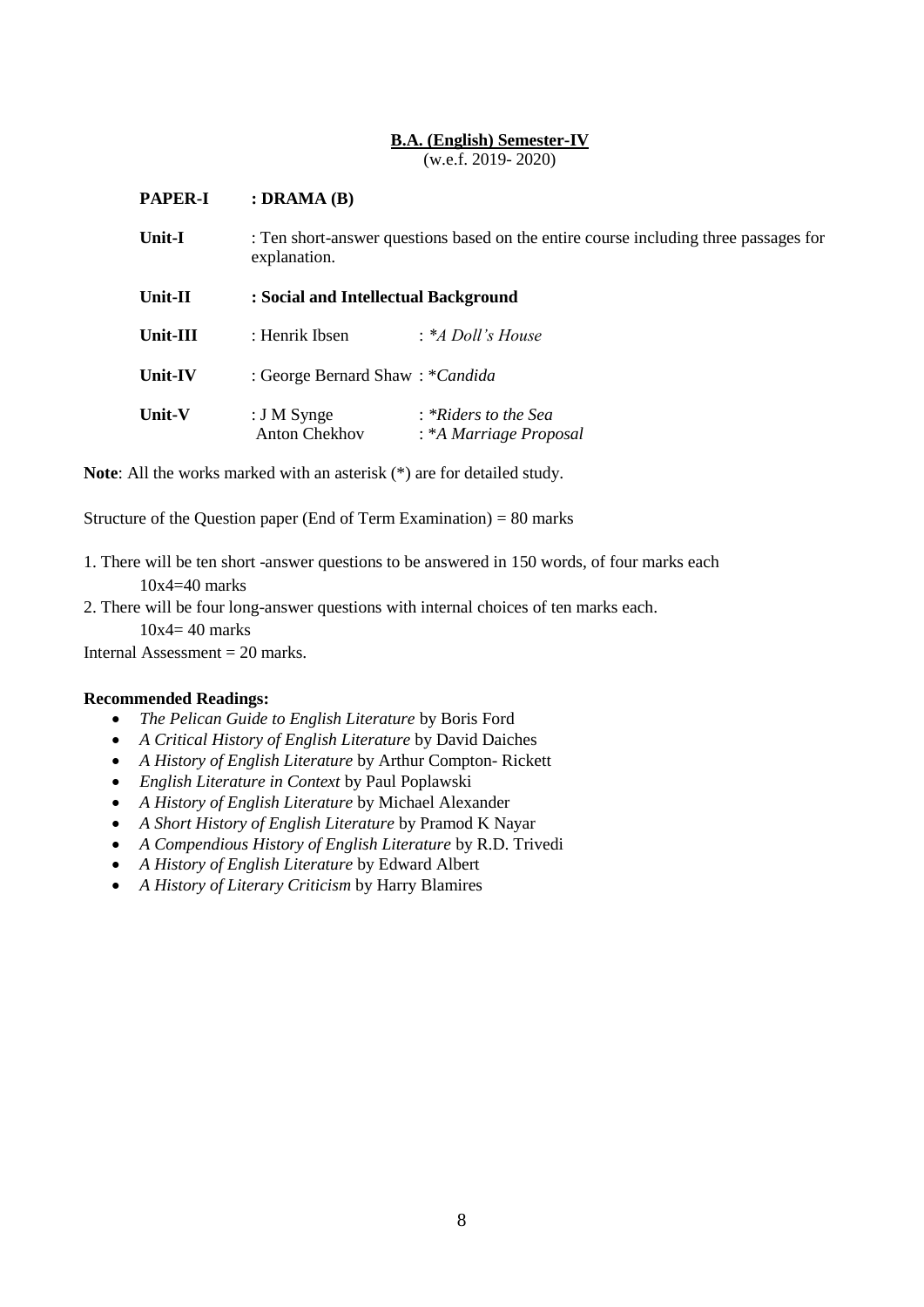# **PAPER-II : PROSE (B)**

**Unit-I** : Ten short-answer questions based on the entire course including three passages for explanation. **Unit-II : Social and Intellectual Background**

| Unit-III | : William Hazlitt<br><b>Robert Louis Stevenson</b><br>Robert Lynd | : * "On Going a Journey"<br>: * "An Apology for Idlers"<br>: * "The Pleasures of Ignorance"     |
|----------|-------------------------------------------------------------------|-------------------------------------------------------------------------------------------------|
| Unit-IV  | : A.G. Gardiner<br>E.V. Lucas<br>Virginia Woolf                   | : * "The Rule of the Road"<br>: * "On Finding Things"<br>: * "Judith Shakespeare"               |
| Unit-V   | : Thomas Paine<br>Ralph Waldo Emerson<br>Toni Morrison            | : from "Common Sense"<br>: *"Self Reliance"<br>: "Home" from the book The House that Race Built |

**Note:** All the texts prescribed and marked with an asterisk (\*) are for detailed study.

Structure of the Question paper (End of Term Examination) = 80 marks

- 1. There will be ten short -answer questions to be answered in 150 words, of four marks each 10x4=40 marks
- 2. There will be four long-answer questions with internal choices of ten marks each.

 $10x4=40$  marks

Internal Assessment  $= 20$  marks.

- *The Pelican Guide to English Literature* by Boris Ford
- *A Critical History of English Literature* by David Daiches
- *A History of English Literature* by Arthur Compton- Rickett
- *English Literature in Context* by Paul Poplawski
- *A History of English Literature* by Michael Alexander
- *A Short History of English Literature* by Pramod K Nayar
- *A Compendious History of English Literature* by R.D. Trivedi
- *A History of English Literature* by Edward Albert
- *A History of Literary Criticism* by Harry Blamires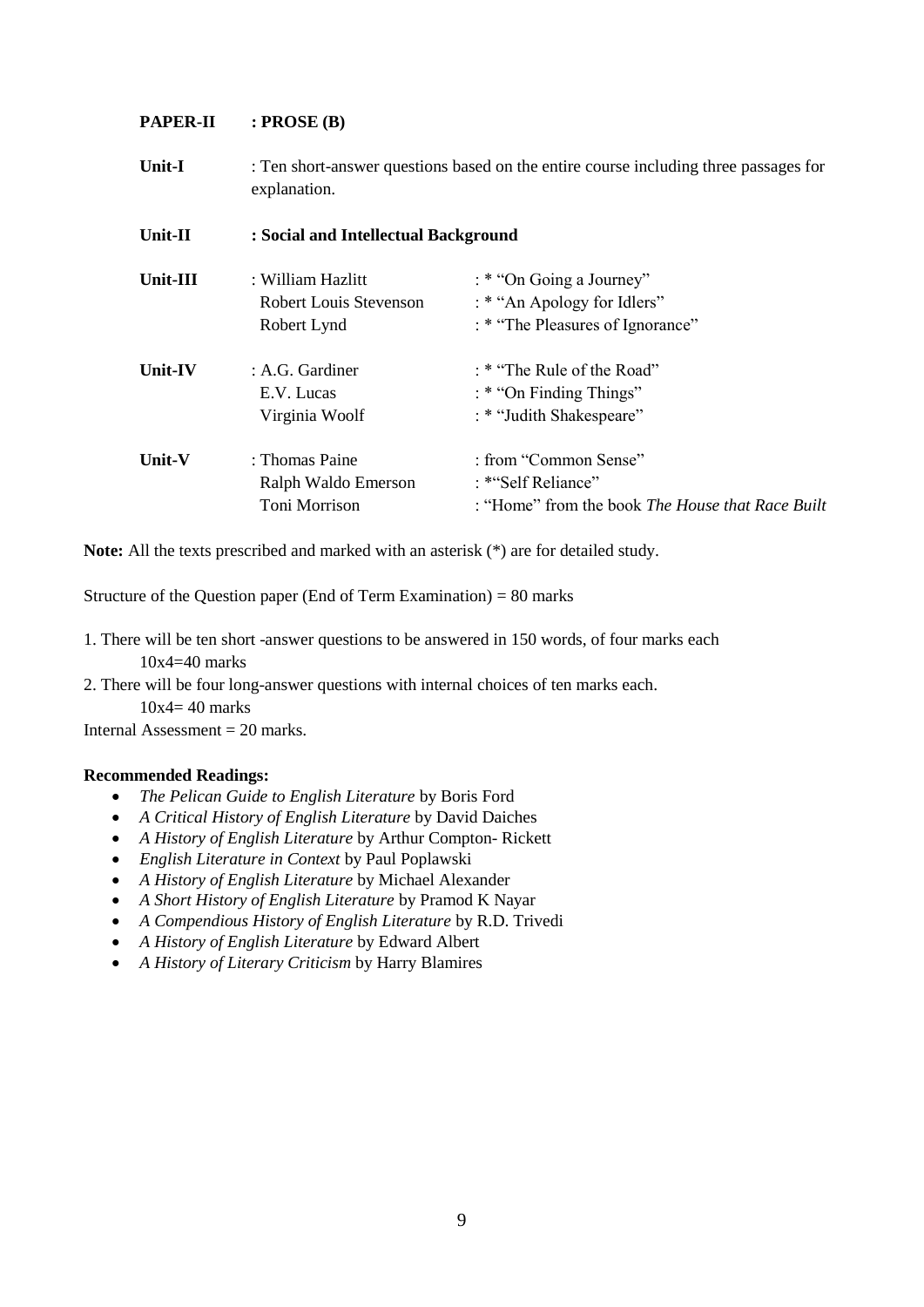#### **B.A. (English) Semester-V**

(w.e.f. 2020-2021)

### **PAPER-I** : **HISTORY OF ENGLISH LITERATURE**

- **Unit-I** : Ten short-answer questions based on the entire course.
- **Unit-II : From Renaissance to Seventeenth Century** Renaissance and Reformation Miracle and Morality Plays University Wits Authorised version of the Bible Metaphysical Poetry Neo-classicism Elizabethan Songs and Sonnets
- **Unit-III : Eighteenth Century and the Romantic Age** Growth of the Novel Precursors of Romanticism Romanticism and the French Revolution Growth of Romantic Literature (Prose, Poetry, Drama and Novel)
- **Unit-IV : Nineteenth Century** Characteristics of Victorianism Growth of Victorian Literature (Prose, Poetry, Drama and Novel) Pre-Raphaelite Poetry Naughty Nineties
- **Unit-V : The Twentieth and Twenty-first centuries** Trends in twentieth century literature with special reference to Georgian poetry, Imagism and Symbolism, Movement Poetry. Twentieth Century Novel Twentieth Century Drama, Problem Play, Theatre of the Absurd, Expressionism, Epic Theatre. Growth of Postcolonial literature: Feminism, Post modernism etc.

Structure of the Question paper (End of Term Examination)= 80 marks

- 1. There will be ten short -answer questions to be answered in 150 words, of four marks each 10x4=40 marks
- 2. There will be four long-answer questions with internal choices of ten marks each.  $10x4 = 40$  marks

Internal Assessment  $= 20$  marks.

- *The Pelican Guide to English Literature* by Boris Ford
- *A Critical History of English Literature* by David Daiches
- *A History of English Literature* by Arthur Compton- Rickett
- *English Literature in Context* by Paul Poplawski
- *A History of English Literature* by Michael Alexander
- *A Short History of English Literature* by Pramod K Nayar
- *A Compendious History of English Literature* by R.D. Trivedi
- *A History of English Literature* by Edward Albert
- *A History of Literary Criticism* by Harry Blamires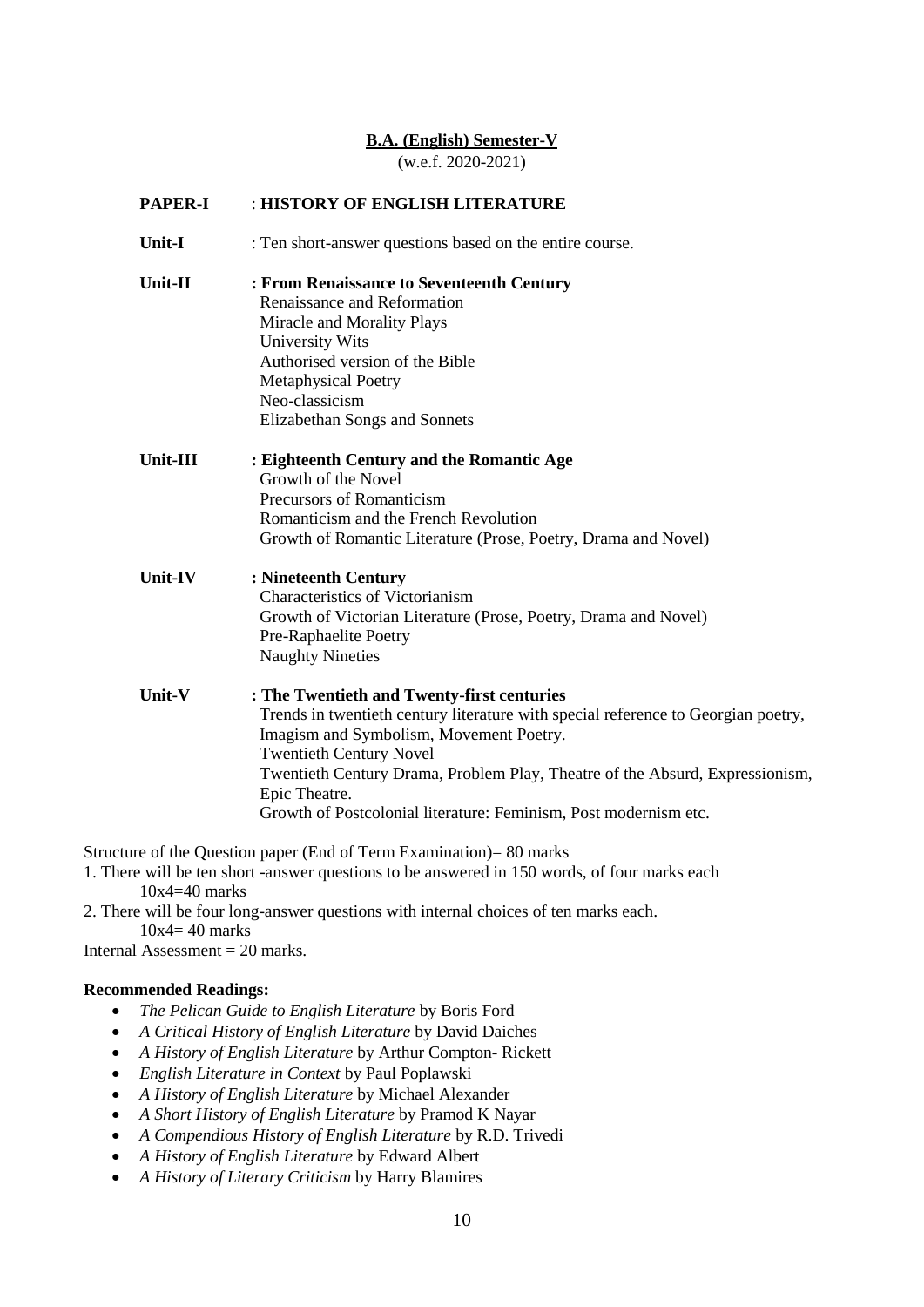| <b>PAPER-II</b> | : CONTEMPORARY INDIAN LITERATURE IN TRANSLATION                          |                                                                                                                                               |
|-----------------|--------------------------------------------------------------------------|-----------------------------------------------------------------------------------------------------------------------------------------------|
| Unit-I          | : Ten short-answer questions based on the entire course.                 |                                                                                                                                               |
| Unit-II         | : Kabir                                                                  | : The English Writings of Rabindra Nath Tagore (1994,<br>Vol.1Ed. Sisir Kumar Das, Sahitya Akademi, Verses- 1,2, 8,<br>12, 53, 69             |
|                 | Sachchidanand Hiranand                                                   |                                                                                                                                               |
|                 | Vatsyayan 'Agyeya'<br>Amrita Pritam                                      | :* "Hiroshima"<br>:*"I call upon Waris Shah Today"<br>*"Empty Space"<br>$*$ "Me"                                                              |
| Unit-III        | : Munshi Premchand<br>Yashpal<br>Sri Lal Shukla                          | : Gaban (Trans. by Christopher R. King, OUP)<br>: Divya (Penguin Books Ltd.)<br>: Raag Darbari (Trans. By Gillian Wright, Penguin Books Ltd.) |
| Unit-IV         | : Bhisham Sahni<br>Mahasweta Devi<br>Nirmal Verma                        | : "Amritsar Aa Gaya"<br>: "The Hunt"<br>: "Crows of Deliverance"                                                                              |
| Unit-V          | : Rabindra Nath Tagore: Red Oleanders<br>Mohan Rakesh<br>Vijay Tendulkar | : *Adhe Adhure (Halfway House)<br>: Kanyadan                                                                                                  |

**Note**: All the works marked with an asterisk (\*) are for detailed study.

Structure of the Question paper (End of Term Examination)= 80 marks

1. There will be ten short -answer questions to be answered in 150 words, of four marks each 10x4=40 marks

2. There will be four long-answer questions with internal choices of ten marks each. 10x4= 40 marks

Internal Assessment = 20 marks.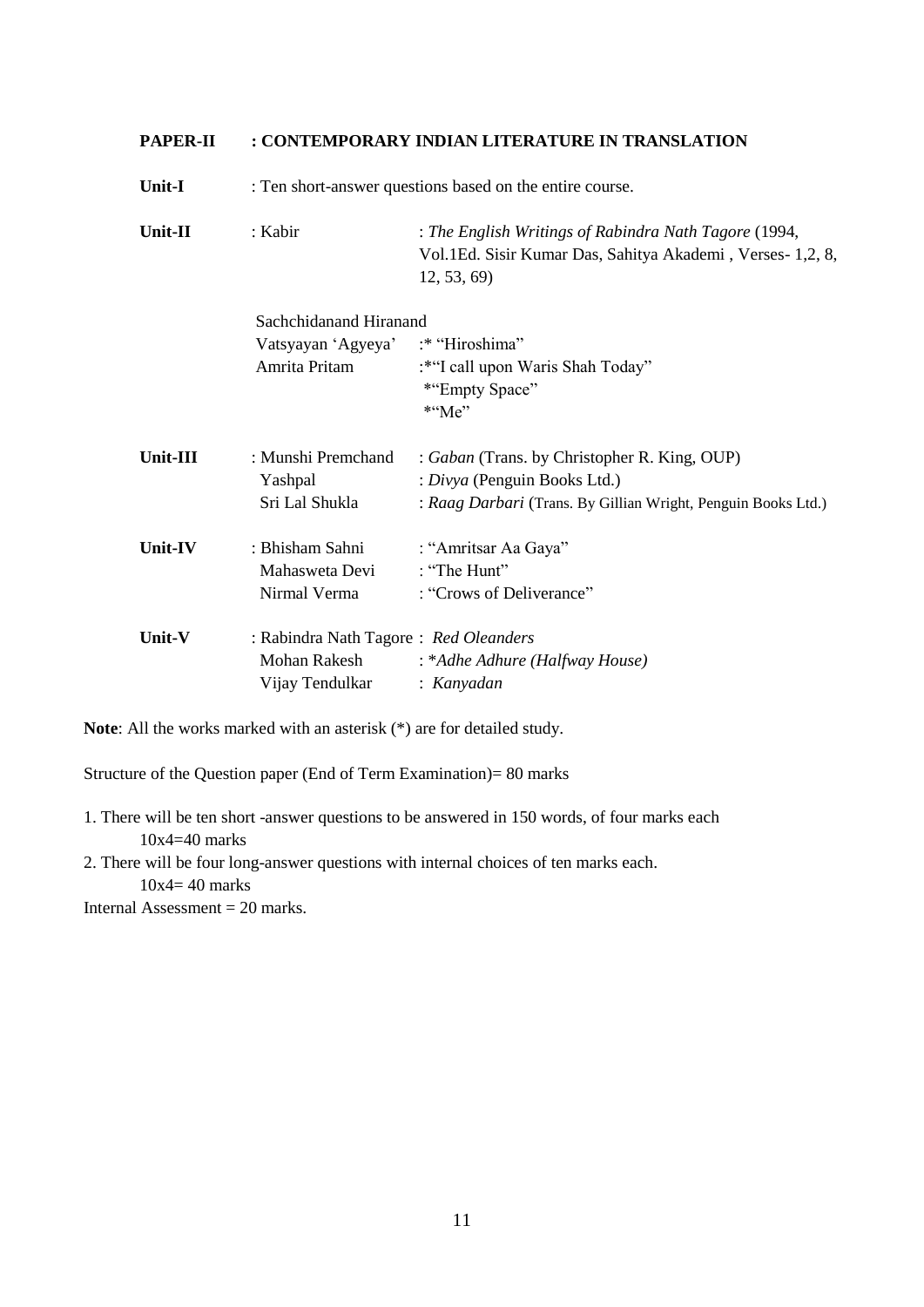#### **PAPER-III : MODERN LITERATURE (POETRY)**

| Unit-I   | : Ten short-answer questions based on the entire course including three passages for<br>explanation. |                                                                                                                |
|----------|------------------------------------------------------------------------------------------------------|----------------------------------------------------------------------------------------------------------------|
| Unit-II  | : W.B. Yeats<br>T.S. Eliot<br>Philip Larkin                                                          | : *"The Second Coming"<br>: *"The Love Song of J. Alfred Prufrock"<br>: *"Church Going"                        |
| Unit-III | : Walt Whitman<br><b>Emily Dickinson</b><br><b>Robert Frost</b>                                      | : *"When Lilacs Last in the Dooryard Bloom'd"<br>: *"I Taste a Liquor never brewed"<br>: *"The Road Not Taken" |
| Unit-IV  | : Sarojini Naidu<br>Mahadevi Varma<br>Kamala Das                                                     | : *"Song of Radha"<br>: "Why an introduction, since you are within me"<br>: *"My Grandmother's House"          |
| Unit-V   | : Sri Aurobindo<br>Nissim Ezekiel<br>A.K. Ramanujan                                                  | $:$ * The Rose of God"<br>: *"Night of the Scorpion"<br>: *"A River"<br>*"Obituary"                            |

**Note:** All the works marked with an asterisk (\*) are for detailed study.

The poems figure in *Eternal Rhythms: An Anthology of British, American and Indian-English Poetry,* edited by the Department of English and M.E.L., University of Lucknow, Lucknow.

Structure of the Question paper (End of Term Examination)= 80 marks

- 1. There will be ten short -answer questions to be answered in 150 words, of four marks each  $10x4=40$  marks
- 2. There will be four long-answer questions with internal choices of ten marks each.  $10x4=40$  marks

Internal Assessment  $= 20$  marks.

- *The Pelican Guide to English Literature* by Boris Ford
- *A Critical History of English Literature* by David Daiches
- *A History of English Literature* by Arthur Compton- Rickett
- *English Literature in Context* by Paul Poplawski
- *A History of English Literature* by Michael Alexander
- *A Short History of English Literature* by Pramod K Nayar
- *A Compendious History of English Literature* by R.D. Trivedi
- *A History of English Literature* by Edward Albert
- *A History of Literary Criticism* by Harry Blamires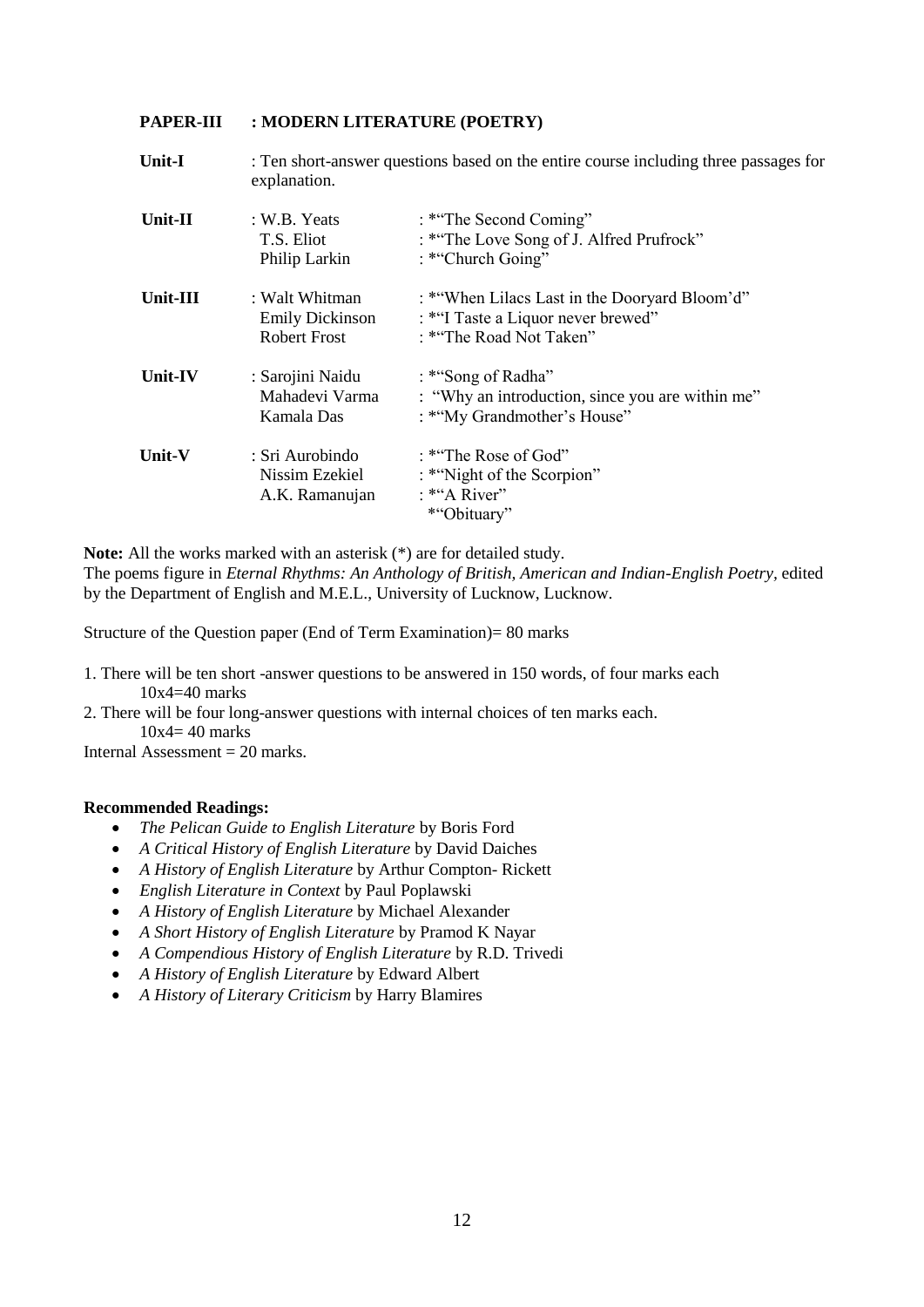# **B.A. (English) Semester-VI** (w.e.f. 2020-2021)

| <b>PAPER-I</b>    |                                                                     | : MODERN LITERATURE (A) (DRAMA)                                         |
|-------------------|---------------------------------------------------------------------|-------------------------------------------------------------------------|
| Unit-I            | passages for explanation.                                           | : Ten short-answer questions based on the entire course including three |
| Unit- $\mathbf H$ | : Social and Intellectual Background<br><b>Trends and Movements</b> |                                                                         |
| Unit-III          | : Samuel Beckett<br>John Osborne                                    | : Waiting for Godot<br>: *Look Back in Anger                            |
| <b>Unit-IV</b>    | : Eugene O'Neill<br><b>Arthur Miller</b>                            | $:$ *The Hairy Ape<br>: The Death of a Salesman                         |
| <b>Unit-V</b>     | : Girish Karnad<br>Mahesh Dattani                                   | : *Tughlaq<br>Tara                                                      |

**Note**: All the texts prescribed and marked with an asterisk (\*) are for detailed study.

Structure of the Question paper (End of Term Examination) = 80 marks

- 1. There will be ten short -answer questions to be answered in 150 words, of four marks each  $10x4=40$  marks
- 2. There will be four long-answer questions with internal choices of ten marks each. 10x4= 40 marks

Internal Assessment  $= 20$  marks.

- *The Pelican Guide to English Literature* by Boris Ford
- *A Critical History of English Literature* by David Daiches
- *A History of English Literature* by Arthur Compton- Rickett
- *English Literature in Context* by Paul Poplawski
- *A History of English Literature* by Michael Alexander
- *A Short History of English Literature* by Pramod K Nayar
- *A Compendious History of English Literature* by R.D. Trivedi
- *A History of English Literature* by Edward Albert
- *A History of Literary Criticism* by Harry Blamires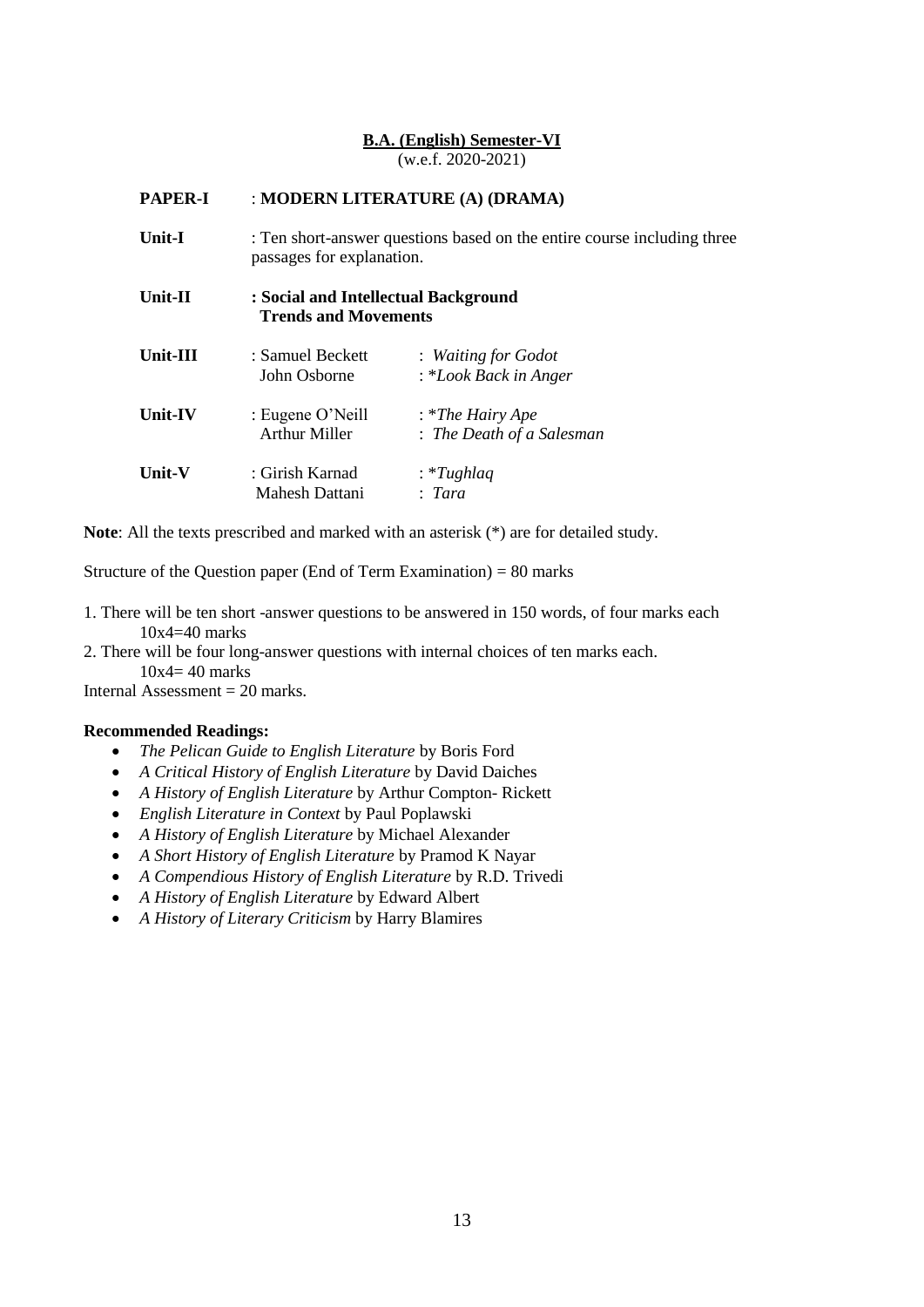#### **PAPER-II : MODERN LITERATURE (B) (FICTION AND PROSE)**

**Unit-I** : Ten short-answer questions based on the entire course including three passages for explanation.

| Unit-II  | : Social and Intellectual Background |                                                                    |  |
|----------|--------------------------------------|--------------------------------------------------------------------|--|
| Unit-III | : E.M. Forster                       | : A Passage to India                                               |  |
|          | James Joyce                          | : A Portrait of the Artist as a Young Man                          |  |
|          | Ernest Hemingway                     | : The Old Man and the Sea                                          |  |
| Unit-IV  | : Anita Desai                        | : Fasting, Feasting                                                |  |
|          | Shashi Deshpande                     | : The Dark Holds No Terrors                                        |  |
|          | Chitra Banerjee Divakaruni           | : Mistress of Spices                                               |  |
| Unit-V   | : Prose                              |                                                                    |  |
|          | Sri Aurobindo                        | : "The Essence of Poetry" - Chapter - II from<br>The Future Poetry |  |
|          | Jawahar Lal Nehru                    | : *"In Naini Prison"                                               |  |
|          | Nirad. C. Chaudhary                  | : "Tell Me the Weather and I'll Tell the Man"                      |  |

**Note**: All texts marked with an asterisk (\*) are for detailed study.

Structure of the Question paper (End of Term Examination)= 80 marks

- 1. There will be ten short -answer questions to be answered in 150 words, of four marks each 10x4=40 marks
- 2. There will be four long-answer questions with internal choices of ten marks each.  $10x4 = 40$  marks

Internal Assessment  $= 20$  marks.

- *The Pelican Guide to English Literature* by Boris Ford
- *A Critical History of English Literature* by David Daiches
- *A History of English Literature* by Arthur Compton- Rickett
- *English Literature in Context* by Paul Poplawski
- *A History of English Literature* by Michael Alexander
- *A Short History of English Literature* by Pramod K Nayar
- *A Compendious History of English Literature* by R.D. Trivedi
- *A History of English Literature* by Edward Albert
- *A History of Literary Criticism* by Harry Blamires